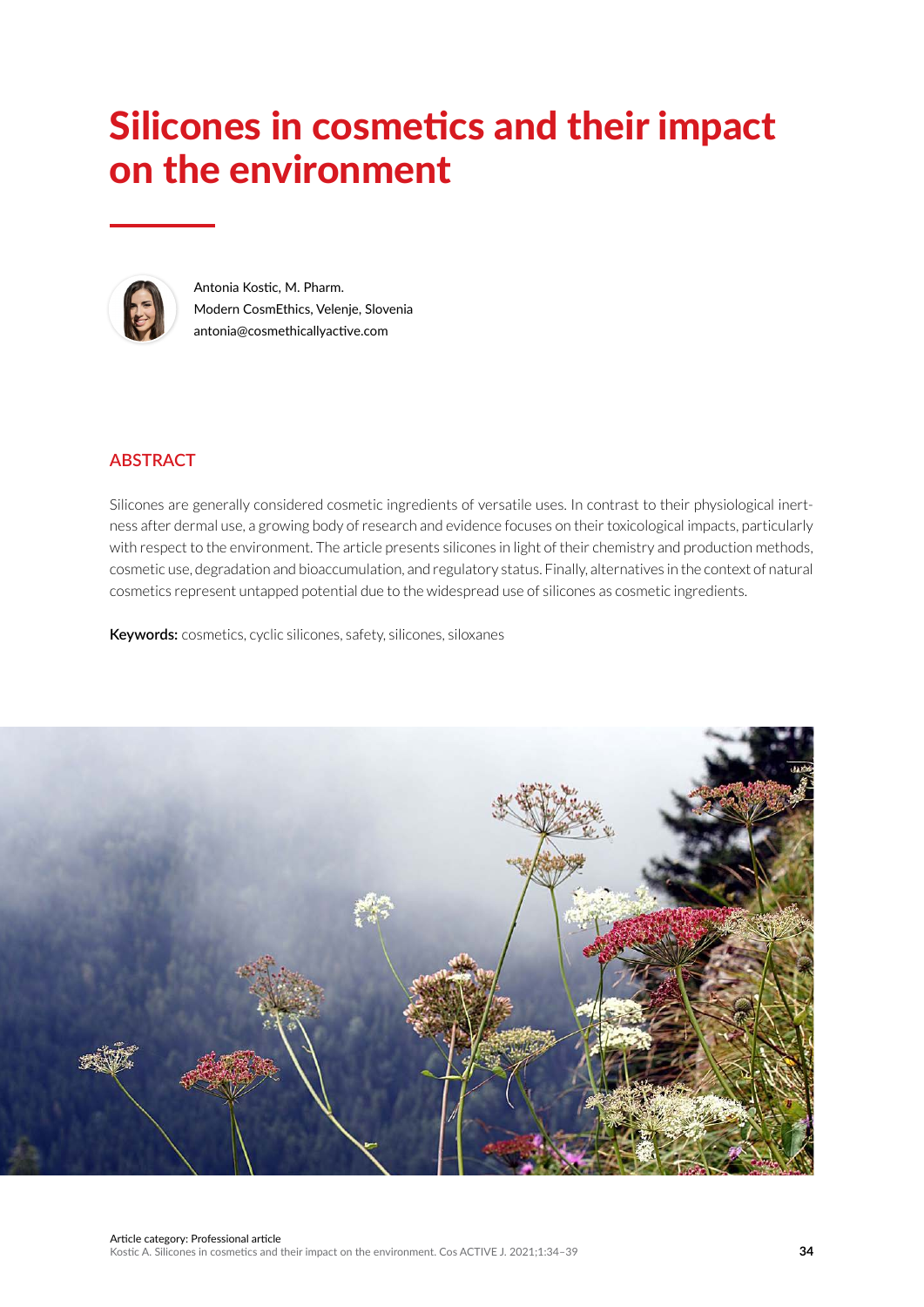## **WHAT IS A SILICONE?**

Silicone is the commercial name commonly used for polymers composed of **siloxanes**. A silicone is a widely used chemical compound in which silicon atoms (Si) are linked via oxygen atoms (O), forming characteristic silicon oxide bonds (Si–O) (1). Methyl substituted siloxanes are known as polydimethylsiloxanes and they form two main structures: a linear and a cyclic structure (2, 3).

Silicones have different particle sizes and shapes, molecular weights and chemical modifications that contribute to various physicochemical properties, and can be used in many areas of human life, mostly in industrial processes and personal care products (3, 4). It should be emphasised that the chemical structure is related to the characteristic features that directly affect the safety or the risk of their use (4).

## **PRODUCTION METHODS**

There are three methods of silicone synthesis typically used in the chemical industry: the **Grignard method**, the **Rochow method** using silicon reaction with an alkyl chloride and an **addition method** (4). Using these methods, reactive monomers such as methyltrichlorosilane, dimethyldichlorosilane, methylphenyldichlorosilane, diphenyldichlorosilane or phenyltrichlotosilane are prepared. In the next phase, the monomers are subjected to hydrolysis with excess water at a temperature between 10 and 90°C in organic solvents such as ketones and esters. After the continuous hydrolysis of, for example, dimethyldichlorisilane, a mixture of cyclic and linear hydroxyl-terminated oligosiloxanes is obtained. To obtain linear dimethylsiloxane polymers, the hydrolysate is subjected to the polymerisation or polycondensation process (4).

During the polymerisation process, the hydrolysate is first transformed into a mixture of cyclic monomers, mostly octamethylcyclotetrasiloxane (also known as D4) and decamethylcyclopentasiloxane (also known as D5), after which ring-opening occurs. The result is a mixture of linear polysiloxane and about 15% of cyclic oligomers. The polycondensation process of the linear hydroxyl-terminated oligosiloxanes is used to obtain linear high-molecular weight polymers. The end-product is also a mixture of linear polymers and cyclic oligomers, but with only 2% of cyclic oligomers  $(4).$ 

#### **SILICONES IN COSMETICS**

In the cosmetic industry, silicones and silicone derivatives mainly act as emollients, humectants, surfactants (emulsifiers), and film formers, antifoaming, viscosity-controlling agents, antistatic and binding agents (5). Particularly beneficial in terms of cosmetic use and skin chemical compatibility is their physiological inertness. Silicones are used in hair care products, shower gels, antiperspirants and deodorants, shaving products, decorative cosmetics and skincare products (1).

The most common polydimethylsiloxanes in cosmetic and personal hygiene products that appear under the name of **cyclomethicones** are **octamethylcyclotetrasiloxane** (D4) and **decamethylcyclopentasiloxane** (D5) (Figure 1.).



*Figure 1: Octamethylcyclotetrasiloxane (D4) and decamethylcyclopentasiloxane (D5).*

#### **SILICONES AND THE ENVIRONMENT**

The **annual world production** of methylsiloxanes has already reached over 8,000,000–10,000,000 tonnes. Consequently, they have been identified as emerging persistent toxic compounds because of their widespread use, the properties of high volatility and low water solubility. The impact of methylsiloxanes on biota and the ecological environment has become a matter of great concern today (3).

Although silicones have long been considered environmentally neutral, very widespread use is causing serious controversy (5). Recent studies have shown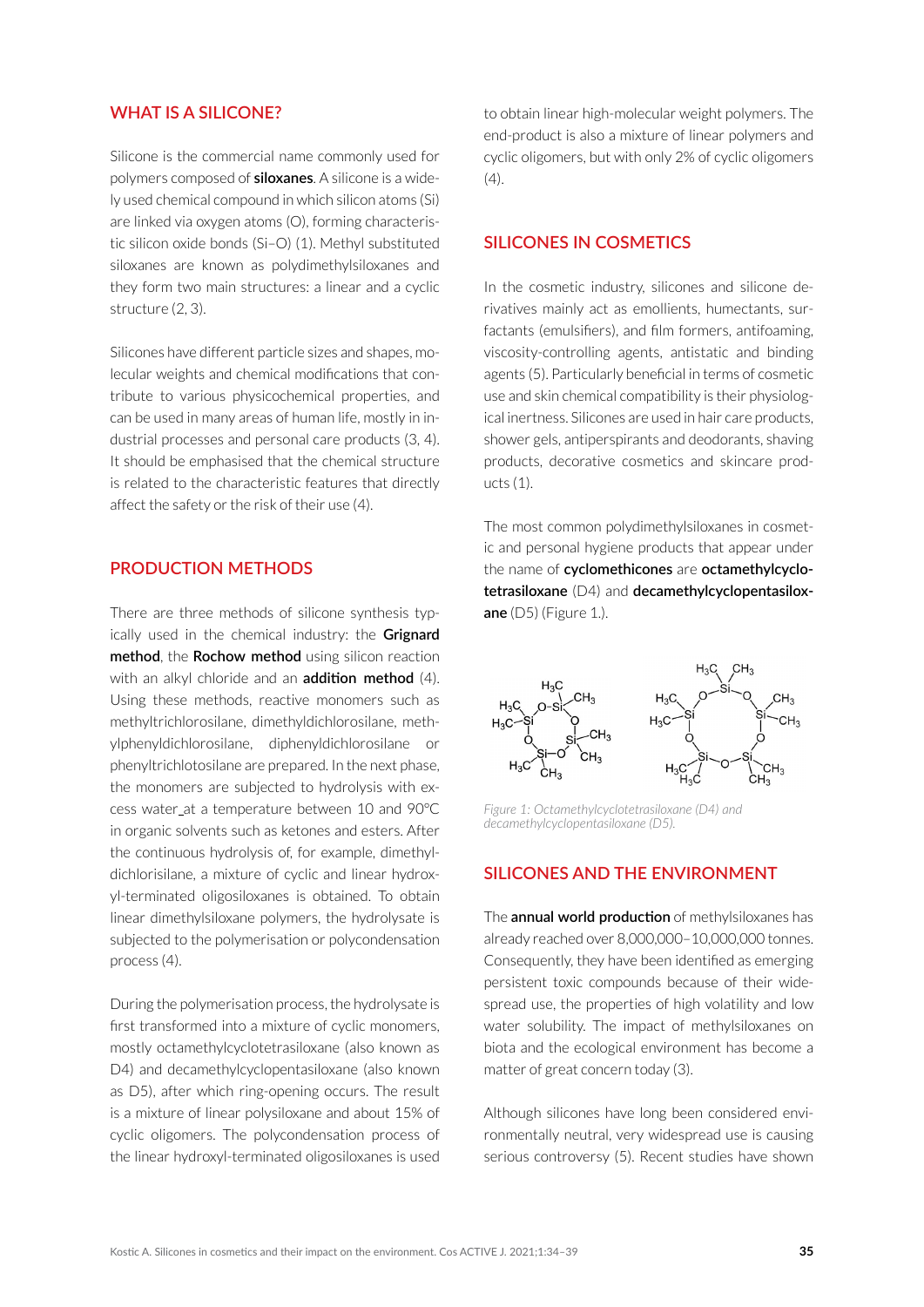some harmful effects on the health of living beings and they may also cause damage to the environment (2). Thus, appeals to continuously **monitor silicones** in the environment are justified.

However, the Cosmetic Ingredient Review (CIR) Expert Panel concluded that frequently used silicones such as amodimethicone (mostly used as a hair conditioning agent) and dimethicone (mostly used as an antifoaming and skin-conditioning agent) are safe as used in cosmetic products (6). A similar opinion was issued by the Scientific Committee on Consumer Safety (SCCS) for D4 and D5, the main cyclic volatile methylsiloxanes (7), but was later amended and narrowed to hair styling aerosols and sun care spray products (8).

# **DEGRADATION AND BIOACCUMULATION**

Hair care products, body lotions, deodorants and nail polishes are types of personal care products that contain up to 16% **cyclic volatile methylsiloxanes**. Due to a high vapour pressure (0.121 kPa for D4 and 0.021 for D5 at 23 °C) and a high Henry's Law constant value (259 for D4 and 185 for D5), cyclic volatile methylsiloxanes are mostly released into the atmosphere during the use of products (about 90%), while about 10% is discharged into wastewater (9).

They are then transported to the air from water/soil and oxidised by atmospheric hydroxyl radicals (•OH). This is considered a major degradation pathway for airborne cyclic volatile methylsiloxanes (10). The final degradation products in the environment are carbon dioxide and silicic acid and/or silica (11).

**D4** and **D5** are the most commonly used silicones in cosmetic products. They have a strong adsorbing potential to organic matter in sewage sludge, sediment and soil. The degradation half-life for aerobic sediment is 242 days for D4 and more than 1,200 days for D5 at 24 °C. After they volatilise into the atmosphere, the degradation half-life for both is around 13 days. In addition, studies indicate that silicones can be found in aquatic food webs at many locations, with the highest levels close to sources of emission. D4 and D5 concentrations were found in the blood plasma of fish, birds and mammals, but the oral pathway of exposure is still unknown. It is expected that both substances are available for storage in lipid compartments (11).

According to the ECHA Annex XV Restriction report – Proposal for the restriction of octamethylcyclotetrasiloxane and decamethylcyclopentasiloxane, D4 meets the criteria for identification as a '**persistent, bioaccumulative and toxic**' (PBT) and a '**very persistent very bioaccumulative**' (vPvB) substance, while D5 is classified as a vPvB substance. The toxicity of D4 corresponds to reproduction category 2, and is based on both aquatic and mammalian studies (11).

In the European Union, approximately 4.7 tonnes of D4 and 205 tonnes of D5 are discharged into surface waters a year. It is believed that all emissions originate from the use of wash-off personal care products, and that they contribute to 95% of total emissions of D5 (195 tonnes/year) and 63% of D4 emissions (around 3 tonnes/year). Therefore, wash-off personal care products are considered to have the highest environmental risk for these substances (11).

# **EVOLUTION OF EXPOSURE CONSCIOUSNESS TO SILOXANES**

It has been more than fifty years since silicones were first introduced to beauty products. The awaking interest of scientists about the impact of silicones on the environment is summarised in Figure 2. Special attention is given below to periods IV, V and VI.

#### **Period IV**

In period IV (from 1996 to 2000), scientists focused not only on the numerous applications of silicones and their side effects observed in biological samples (e.g. breast implants), but also on degradation pathways, options for silicone monitoring in the environment and on long-term toxicological effects.

New cosmetic formulations were developed with lipophilic and amphiphilic silicones which resulted in improved sensory properties, such as the silky and soft skin feel and smoothness of application on the skin, and desired cosmetic activities, such as good moisturising properties. Silicone manufacturers con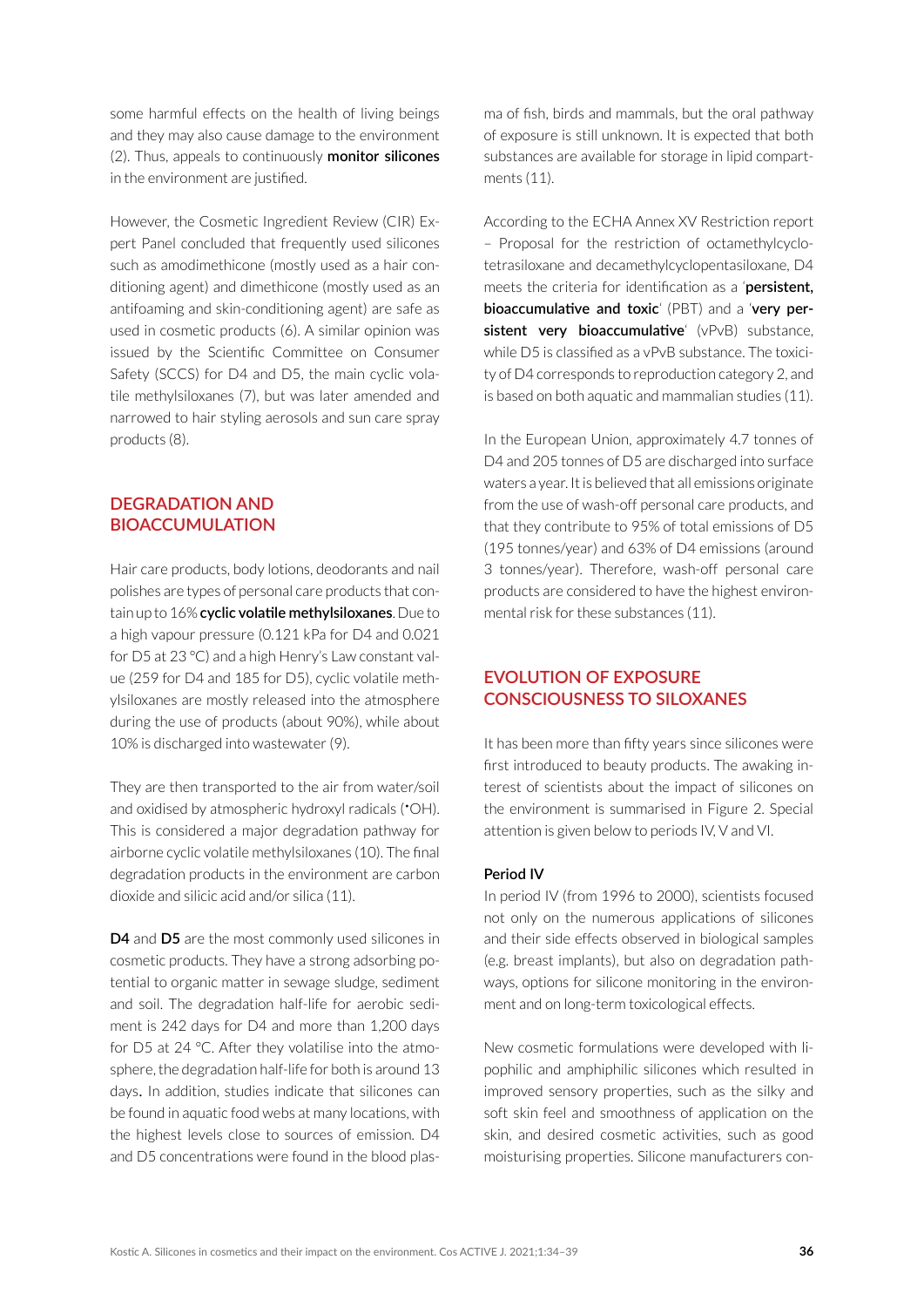ducted their own research, in which they found that siloxanes do not present significant environmental risks to living organisms (5).

#### **Period V**

During the period from 2001 to 2008, interest in silicone use was at a similar level as in previous years, but more focus was placed on personal care products. Delivery systems for cosmetically active ingredients, e.g. silicone elastomers, were developed. Scientific articles about sources of human exposure to silicones as environmental pollutants were published, and silicones were identified in water, sewage, sediments, soil and air samples. This period saw an increase in awareness of likely human exposure to various siloxanes that have accumulated in the environment (5).

#### **Period VI**

In the last decade of silicone research, we have witnessed significant progress in the enhanced monitoring of environmental concentrations and the assessment of spatial migration through the air and bioaccumulation. It was concluded that some volatile silicones can migrate over long distances, as evidenced in analyses of Arctic air. Human exposure to silicones is not only the result of environmental pollution, but also due to the direct release of various personal care products that contain silicones.

### **WHAT ARE THE ALTERNATIVES?**

Silicones, particularly cyclomethicones, have very specific characteristics, depending on the total composition of a cosmetic product. It is hard to find just one substitute that matches all of a cyclomethicone's properties, but there are some alternatives already used in cosmetic products. Particularly limited are those permitted for use in cosmetics that follow the concept of natural cosmetics, i.e. cosmetics that are based on **ingredients of natural origin**. Those alternatives include, for example, vegetable oils, squalene, isoamyl laurate, dicaprylyl carbonate, dicaprylyl ether, polycitronellol, undecane, etc.

Nevertheless, alternatives for silicones do exist, but are generally more costly and/or less available. **This is where the manufacturers and suppliers of cosmetic ingredients may find untapped potential.**



*Figure 2: Milestones in the history of silicones and human awareness of their environmental issues (adopted from 5).*

## **CONCLUSION**

There is increased awareness of the likely direct or indirect toxicity of volatile methylsiloxanes to various organs. In regions such as Canada, the USA and Europe, **risk assessment procedures** have been defined that may lead to the introduction of new regulations to control their usage (12). Because some of silicones (i.e. cyclosiloxanes) have been identified as 'persistent, bioaccumulative and toxic' or 'very persistent very bioaccumulative' substances, they are regulated in the European Union by the European chemical regulation framework called REACH (Registration, Evaluation, Authorisation and Restriction of Chemi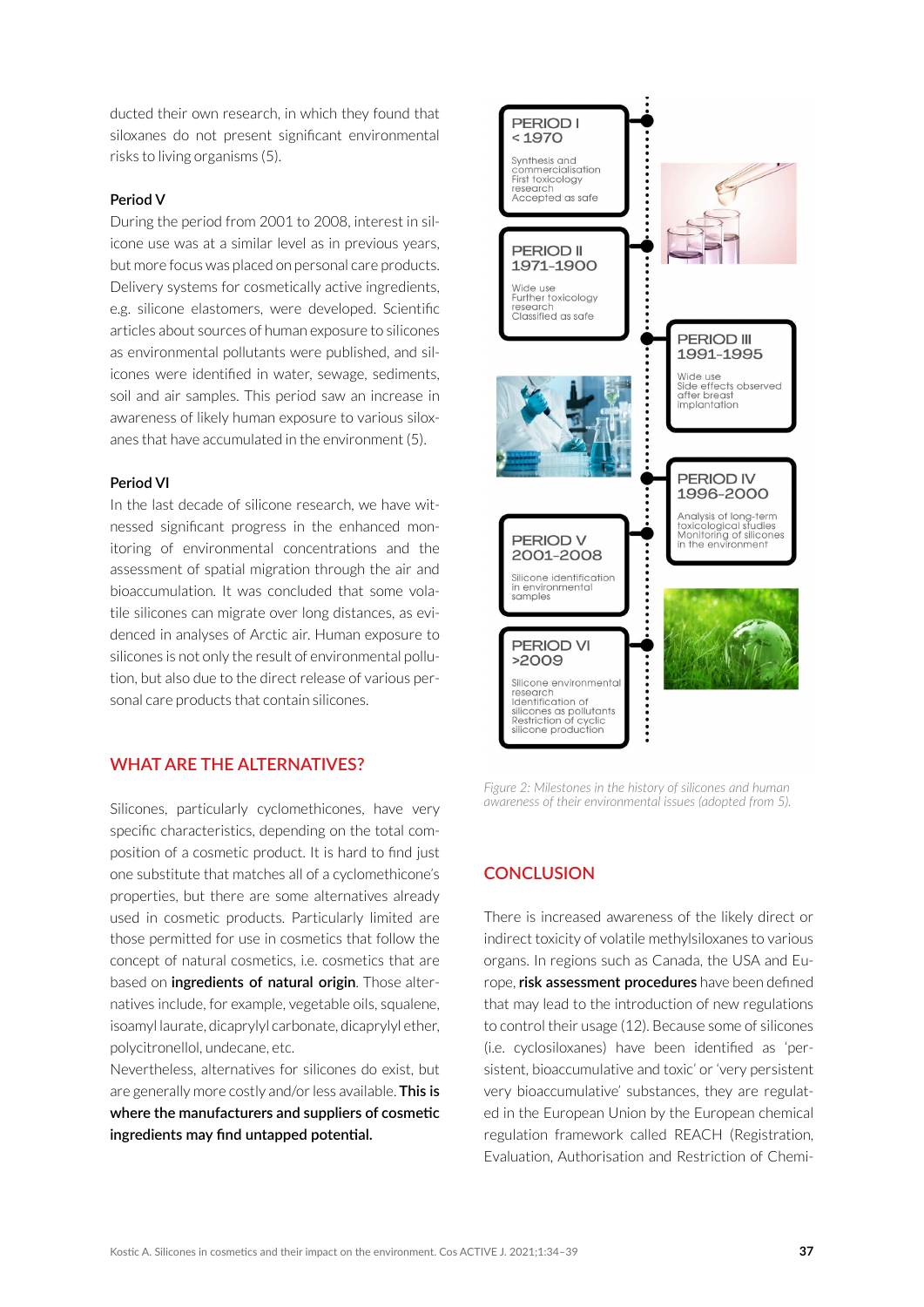cals) (11). However, the silicone industry believes that the decision for such categorisation is not supported by available scientific evidence (13).

Wash-off cosmetic products containing D6 and leave-on cosmetic products containing D4, D5 and D6 with concentrations equal to or greater than 0.1% by weight of each of these substances were limited in accordance with the ECHA's proposal (European Chemicals Agency). Additionally, in May 2019, D4 was added to Annex II of the European Union Cosmetic Regulation 1223/2009, which means that D4 may not be added intentionally to cosmetic formulations sold in the European Union (14).

Although linear silicones may have similar 'persistent, bioaccumulative and toxic' or 'very persistent very bioaccumulative' behaviour as cyclic silicones, more studies must be conducted to classify them and restrict their use in cosmetic products, if needed (5). Nevertheless, precautionary principles seem to be reasonable based on their indisputable widespread presence.

Finally, we live in a world with truly extensive silicone production for the needs of the pharmaceutical, medical and food industries and, last but not least, the cosmetic industry. More than 50% of all new cosmetics launched in the last 10 years contain at least one type of a silicone (15). It is therefore essential to **monitor the release** of these substances into the environment, **conduct independent scientific research** and be more aware of the possibilities of environmental and ecological risks.

#### **REFERENCES**

- 1. Lassen C, Hansen CL, Mikkelsen SH, Maag J. Siloxanes – Consumption, toxicity and alternatives. Denmark: Environmental Project No. 1031 [Internet]. 2005 [cited 2021 Nov 3]. Available from: [https://www2.mst.dk/udgiv/pub](https://www2.mst.dk/udgiv/publications/2005/87-7614-756-8/pdf/87-7614-757-6.pdf)[lications/2005/87-7614-756-8/pdf/87-7614-757-6.pdf](https://www2.mst.dk/udgiv/publications/2005/87-7614-756-8/pdf/87-7614-757-6.pdf)
- 2. Montiel MC, Máximo F, Serrano‐Arnaldos M, Ortega‐Requena S, Murcia MD, Bastida J. Biocatalytic solutions to cyclomethicones problem in cosmetics. Eng Life Sci. 2019 May;19(5):370-88.
- 3. Guo W, Dai Y, Chu X, Cui S, Sun Y, Li Y-F, et al. Assessment bioaccumulation factor (BAF) of methyl siloxanes in crucian carp (Carassius auratus) around a siloxane production factory. Ecotoxicol Environ Saf. 2021 Apr 15;213:111983.
- 4. Mojsiewicz-Pieńkowska K, Jamrógiewicz M, Szymkowska K, Krenczkowska D. Direct human contact with siloxanes (silicones) – Safety or risk part 1. Characteristics of siloxanes (silicones). Front Pharmacol. 2016 May 30;7:132.
- 5. Mojsiewicz-Pieńkowska K, Krenczkowska D. Evolution of consciousness of exposure to siloxanes-review of publications. Chemosphere. 2018 Jan;191:204-17.
- 6. Cosmetic Ingredient Review. Safety assessment of dimethicone, methicone, and substituted methicone polymers, as used in cosmetics [Internet]. Washington: Cosmetic Ingredient Review; 2019 [cited 2021 Nov 3]. Available from: https://www.cir-safety.org/sites/default/files/Methicones.pdf
- 7. Scientific Committee on Consumer Safety. Opinion on cyclomethicone octamethylcyclotetrasiloxane (cyclotetrasiloxane, D4) and decamethylcyclopentasiloxane (cyclopentasiloxane, D5), SCCS/1241/10 [Internet]. Brussels: European Commission; 2010 [cited 2021 Nov 3]. Available from: [https://ec.europa.eu/health/scientific\\_committees/](https://ec.europa.eu/health/scientific_committees/consumer_safety/docs/sccs_o_029.pdf) [consumer\\_safety/docs/sccs\\_o\\_029.pdf](https://ec.europa.eu/health/scientific_committees/consumer_safety/docs/sccs_o_029.pdf)
- 8. Scientific Committee on Consumer Safety. Opinion on decamethylcyclopentasiloxane (cyclopentasiloxane, D5) in cosmetic products, SCCS/1549/15, Final version of 29 July 2016 [Internet]. Luxembourg: European Commission; 2016 [cited 2021 Nov 3]. Available from: [https://ec.eu](https://ec.europa.eu/health/scientific_committees/consumer_safety/docs/sccs_o_174.pdf)[ropa.eu/health/scientific\\_committees/consumer\\_safety/](https://ec.europa.eu/health/scientific_committees/consumer_safety/docs/sccs_o_174.pdf) [docs/sccs\\_o\\_174.pdf](https://ec.europa.eu/health/scientific_committees/consumer_safety/docs/sccs_o_174.pdf)
- 9. Li Q, Lv X, Wang X, Hu J, Wang X, Ma J. Typical indoor concentrations and mass flow of cyclic volatile methylsiloxanes (cVMSs) in Dalian, China. Chemosphere. 2020 Jun;248:126020.